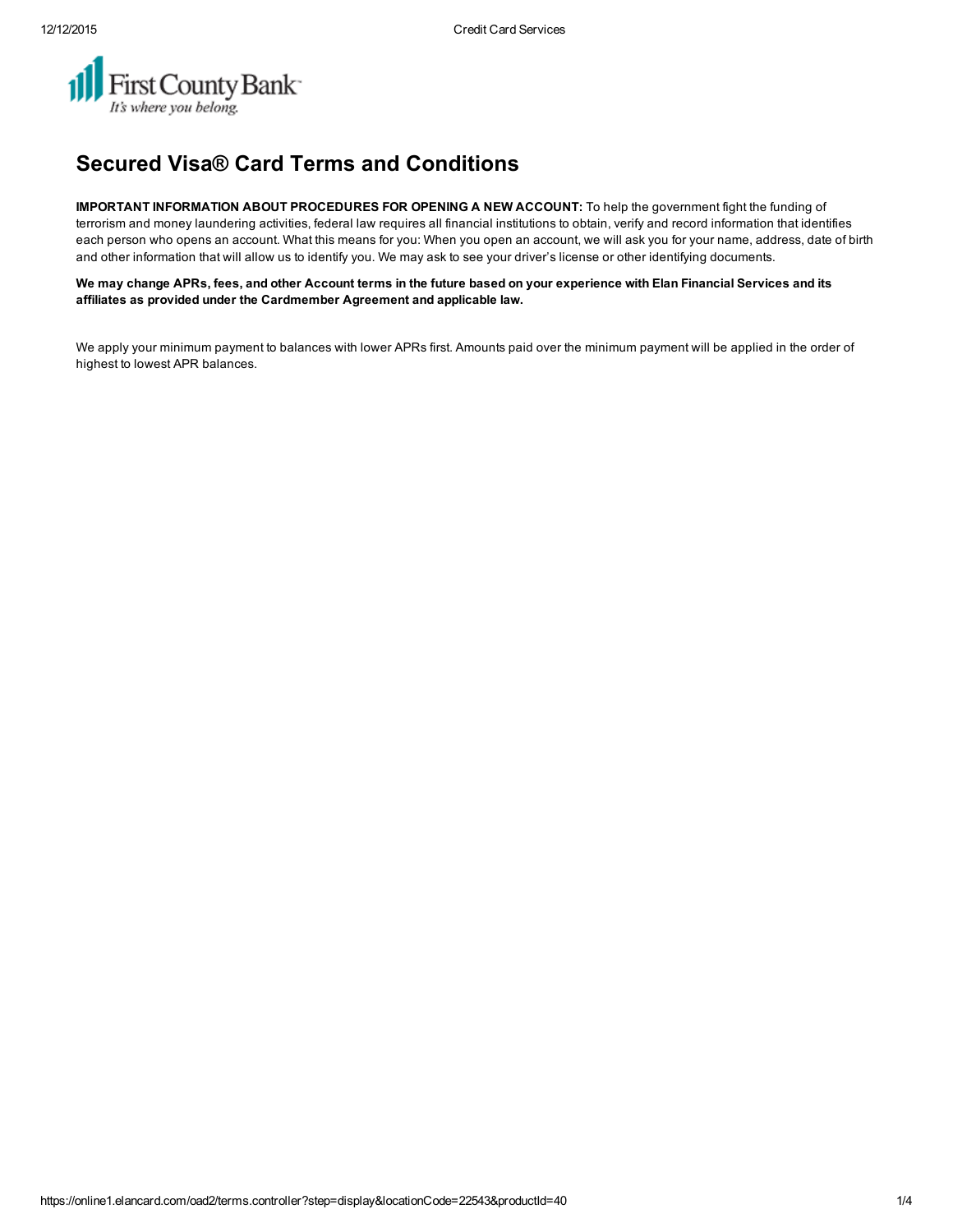## Disclosure of Credit Card Terms

| <b>Interest Rates and Interest Charges</b>  | <b>Secured Visa® Card</b>                                                                                                    |  |  |  |  |
|---------------------------------------------|------------------------------------------------------------------------------------------------------------------------------|--|--|--|--|
| Annual Percentage Rate (APR) for            | Secured: $20.99\%$                                                                                                           |  |  |  |  |
| <b>Purchases</b>                            | This APR will vary with the market based on the Prime Rate.                                                                  |  |  |  |  |
| <b>APR for Balance Transfers</b>            | Secured: 20.99%                                                                                                              |  |  |  |  |
|                                             | This APR will vary with the market based on the Prime Rate.                                                                  |  |  |  |  |
| <b>APR for Cash Advances</b>                | Secured: 23.99%                                                                                                              |  |  |  |  |
|                                             |                                                                                                                              |  |  |  |  |
|                                             | This APR will vary with the market based on the Prime Rate.                                                                  |  |  |  |  |
| Penalty APR and When it Applies             | Not applicable                                                                                                               |  |  |  |  |
| How to Avoid Paying Interest on             | Your due date is 24 - 30 days after the close of each billing cycle. We will not charge you interest                         |  |  |  |  |
| <b>Purchases</b>                            | on purchases if you pay your entire balance by the due date each month.                                                      |  |  |  |  |
| Minimum Interest Charge                     | If you are charged interest, the charge will be no less than \$2.                                                            |  |  |  |  |
| For Credit Card Tips from the               | To learn more about factors to consider when applying for or using a credit card, visit the website                          |  |  |  |  |
|                                             | Consumer Financial Protection Bureau of the Consumer Financial Protection Bureau at http://www.consumerfinance.gov/learnmore |  |  |  |  |
| Fees                                        | Secured Visa® Card                                                                                                           |  |  |  |  |
| <b>Annual Fee</b>                           |                                                                                                                              |  |  |  |  |
| Annual Membership Fee                       | \$35                                                                                                                         |  |  |  |  |
| <b>Transaction Fees</b>                     |                                                                                                                              |  |  |  |  |
| <b>Balance Transfer</b>                     | Either $3\%$ of the amount of each transfer or \$5 minimum, whichever is greater.                                            |  |  |  |  |
| Convenience Check Cash Advance <sup>1</sup> | Either 3% of the amount of each advance or \$5 minimum, whichever is greater.                                                |  |  |  |  |
| Cash Advance ATM                            | Either 4% of the amount of each advance or \$10 minimum, whichever is greater.                                               |  |  |  |  |
| Cash Advance                                | Either 4% of the amount of each advance or \$10 minimum, whichever is greater.                                               |  |  |  |  |
| Cash Equivalent Advance                     | Either 4% of the amount of each advance or \$20 minimum, whichever is greater.                                               |  |  |  |  |
| Overdraft Protection <sup>2</sup>           | \$10                                                                                                                         |  |  |  |  |
| Foreign Transaction                         | 2% of each foreign purchase transaction or foreign ATM advance transaction in U.S. Dollars                                   |  |  |  |  |
|                                             | 3% of each foreign purchase transaction or foreign ATM advance transaction in a Foreign                                      |  |  |  |  |
|                                             | Currency                                                                                                                     |  |  |  |  |
| <b>Penalty Fees</b>                         |                                                                                                                              |  |  |  |  |
| Late Payment                                | Up to $$38$                                                                                                                  |  |  |  |  |
| <b>Returned Payment</b>                     | Up to \$35                                                                                                                   |  |  |  |  |
| Overlimit                                   | None                                                                                                                         |  |  |  |  |

How We Will Calculate Your Balance: We use a method called 'average daily balance (including new purchases)'. See this account agreement for more details.

Billing Rights: Information on your rights to dispute transactions and how to exercise those rights is provided in your Cardmember Agreement.

The information about the costs of the card described in this application is accurate as of 12/2015. This information may have changed after this date. To find out what may have changed, call us at 1-800-558-3424 (We accept relay calls) or write to us at P.O. Box 6354, Fargo, ND 58125-6354.

<sup>1</sup>Not all products receive Convenience Checks.

<sup>2</sup>Not all products offer Overdraft Protection.

Notice to New York Residents: You may contact the New York State Department of Financial Services by telephone at (800)342-3736 or visit its website at [www.dfs.ny.gov](http://www.dfs.ny.gov/) for free information on comparative credit card rates, fees and interest-free periods.

Notice to California Residents: An applicant, if married, may apply for a separate account.

Notice to Married Wisconsin Residents: No provision of any marital property agreement, unilateral statement under section 766.59 of the Wisconsin statutes or court decree under section 766.70, adversely affects our interest unless we, prior to the time the credit is granted or an open-end credit plan is entered into, are furnished a copy of the agreement, decree or court order, or have actual knowledge of the adverse provision. IF YOU ARE A MARRIED WISCONSIN RESIDENT, CREDIT EXTENDED UNDER THIS ACCOUNT WILL BE INCURRED IN THE INTEREST OF YOUR MARRIAGE OR FAMILY.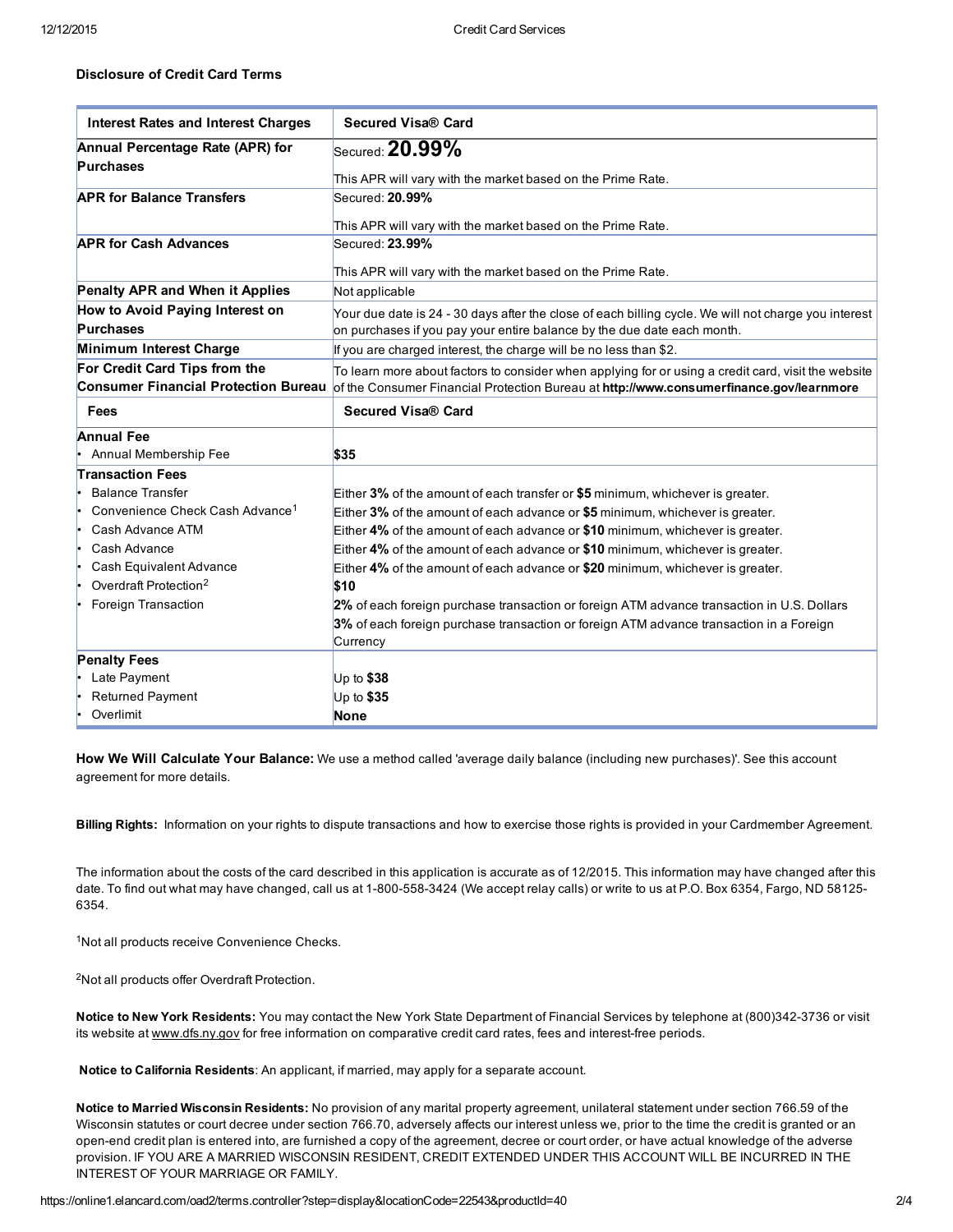Notice to Ohio Residents: The Ohio laws against discrimination require that all creditors make credit equally available to all creditworthy customers, and that credit reporting agencies maintain separate credit histories on each individual upon request. The Ohio Civil Rights Commission administers compliance with this law.

## IMPORTANT TERMS AND APPLICATION AGREEMENT

By submitting this application, you understand and agree that Elan Financial Services ("we," "us" or "our"), as the creditor and issuer of your Account, will rely on the information provided here in making this credit decision, and you certify that such information is accurate and complete to the best of your knowledge. If we open an Account based on this Application, you will be individually liable (or, for joint Accounts, individually and jointly liable) for all authorized charges and for all fees referred to in the most recent Cardmember Agreement, which may be amended from time to time. We may request consumer credit reports about you for evaluating this Application and in the future for reviewing Account credit limits, for Account renewal, for servicing and collection purposes and for other legitimate purposes associated with your Account. Upon your request, we will inform you if a consumer report was requested and, if it was, provide you with the name and address of the consumer reporting agency that furnished the report. By providing us with a telephone number for a cellular phone or other wireless device, including a number that you later convert to a cellular number, you are expressly consenting to receiving communications—including but not limited to prerecorded or artificial voice message calls, text messages, and calls made by an automatic telephone dialing system—from us and our affiliates and agents at that number. This express consent applies to each such telephone number that you provide to us now or in the future and permits such calls for non-marketing purposes. Calls and messages may incur access fees from your cellular provider. By signing above, you also agree that we may verify your employment, income, address and all other information provided with other creditors, credit reporting agencies, employers, third parties and through records maintained by federal and state agencies (including state motor vehicle departments) and waive any rights of confidentiality you may have in that information under applicable law. You agree that, in order to open and administer the Account that may be established as a result of this Application, we and the correspondent financial institution that solicited this Application may share certain information about you and your ongoing Account activity. By submitting this application, you certify that you read and understood the disclosures here and you agree to the terms of this Application.

Secured Savings Account Application: I request that you establish a Secured Savings Account (the "SSA"†) for the Primary Applicant in the amount of the check I have enclosed. I understand that no certificate of deposit, note, or other instrument will be issued to me to evidence the SSA and that the SSA will be subject to the rules which will be provided to me. The SSA will be established with U.S. Bank National Association upon approval of my credit card application, but I agree my check may be cashed and the funds held in trust for me without interest until the credit decision is made. If my application is not approved, the full amount of the check will be returned to the Primary Applicant at the address shown on this application. No withdrawals will be allowed from the SSA until after the Secured Card Account has been closed and repaid in full or until we have released our security interest in the SSA.

ITIN Certification: Under penalties of perjury, I certify that (1) the number shown on this application is my correct taxpayer identification number and (2) I am not subject to backup withholding because: a) I am exempt from backup withholding, or b) I have not been notified by the Internal Revenue Service (IRS) that I am subject to backup withholding as a result of a failure to report all interest or dividends, or c) the IRS has notified me that I am no longer subject to backup withholding and 3) I am a U.S. person (including a U.S. resident alien).

You must cross out item 2 above if you have been notified by the IRS that you are currently subject to backup withholding because you have failed to report all interest and dividends on your tax return.

Security Agreement: As a condition to obtaining my Secured Credit Card (the "Secured Card Account"), I hereby grant to you a security interest in, and assign and transfer to you all rights, title, and interest in my SSA held at U.S. Bank National Association and all interest, additions, and proceeds therein to secure the payment and performance of my obligations to you associated with my Secured Card Account and all obligations to you under my Secured Card Account Cardmember Agreement. The SSA will be opened in the name of "Elan –

## (Insert applicant's name)

| Secured Credit Card Collateral Account" using my Social Security Number provided on this Application. I agree that while this security interest    |
|----------------------------------------------------------------------------------------------------------------------------------------------------|
| is in effect, you will have exclusive dominion and control and you will have the sole right and power to redeem, collect, and withdraw any part or |
| the full amount of the SSA. If I am in default under the terms of my Secured Card Account Cardmember Agreement, I agree that you will have all     |
| rights the law allows, including the right to take funds from the SSA and apply them to my Credit Card Account balance without my further          |
| consent or notice to me.                                                                                                                           |

By signing below, I agree to the terms of the Secured Savings Account application, ITIN Certification, and Security Agreement, and I agree that all agreements between you and me will be made when accepted or approved by you, and governed by the laws of the State of North Dakota and federal law.

The Internal Revenue Service does not require the Applicant's consent to any provision of this document other than the certifications required to avoid backup withholding.

† FDIC insured

| Signature of Applicant | Date |  |  |
|------------------------|------|--|--|
|                        |      |  |  |
| Signature of Applicant | Date |  |  |

 $\_$  , and the set of the set of the set of the set of the set of the set of the set of the set of the set of the set of the set of the set of the set of the set of the set of the set of the set of the set of the set of th

The creditor and issuer of these Cards is Elan Financial Services, pursuant to separate licenses from Visa U.S.A. Inc., MasterCard International Incorporated, and American Express. MasterCard is a registered trademark of MasterCard International Incorporated. American Express is a federally registered service mark of American Express.